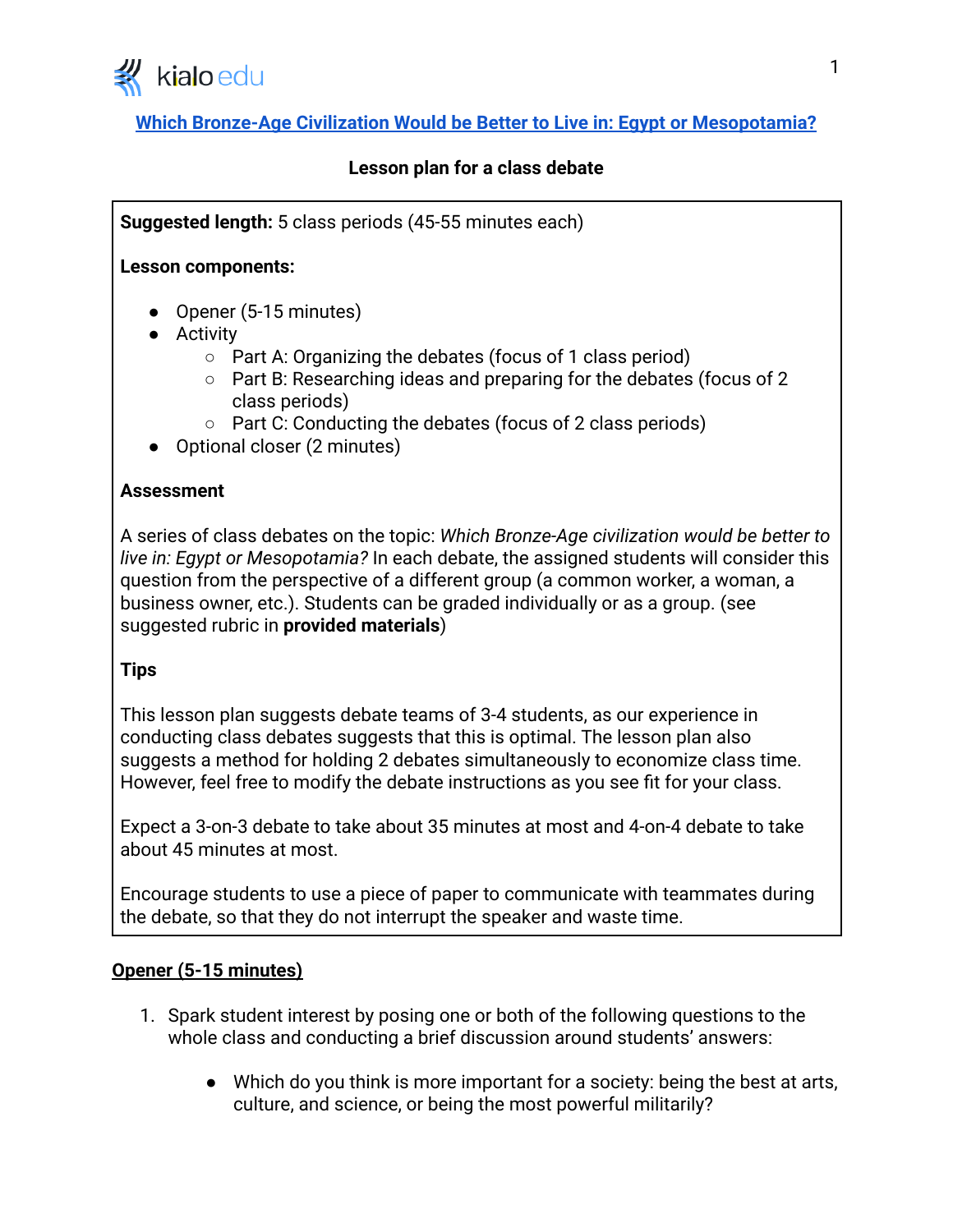

- Which society would you rather live in: A freer society, or a more stable, secure society?
- 2. Explain that these are good questions to consider when dealing with today's topic: *Which Bronze-Age civilization would be better to live in: Egypt or Mesopotamia?* Inform students that they will conduct a class debate on this topic, using:
	- a. The present class period to learn about the structure of the debates, choose topics, form teams, and begin researching ideas.
	- b. The next 2 class periods to research ideas and prepare the debate, centered around the exploration of a Kialo discussion.
	- c. 2 class periods to conduct a series of debates.

**Optional extension:** Activate knowledge by showing the TEDed videos "[A day in](https://www.ted.com/talks/soraya_field_fiorio_a_day_in_the_life_of_an_ancient_babylonian_business_mogul?language=en) [the life of an ancient Babylonian business mogul"](https://www.ted.com/talks/soraya_field_fiorio_a_day_in_the_life_of_an_ancient_babylonian_business_mogul?language=en) and ["A day in the life of an](https://www.ted.com/talks/elizabeth_cox_a_day_in_the_life_of_an_ancient_egyptian_doctor?language=en) [ancient Egyptian doctor.](https://www.ted.com/talks/elizabeth_cox_a_day_in_the_life_of_an_ancient_egyptian_doctor?language=en)"

# **Activity**

## **Part A: Organizing the debates (focus of 1 class period)**

- 1. Distribute the student instructions and go over them with the class. Distribute and go over the rubric.
- 2. State the number of students per team (e.g. 6 teams of 3 and 2 teams of 4 for a class of 26 students) and assign or allow students to choose their debate topics and teams.

**TIP:** If your class size means that you will have some teams of 3 and some teams of 4, try to ensure that individual debates will be 3-on-3 or 4-on-4. It is ok if a debate must be 3-on-4, but be sure that the team with more speakers begins the debate.

- 3. Distribute the graphic organizers and go over them with students.
- 4. Direct students to begin consulting the Kialo discussion for ideas on the topic while taking notes and/or filling out the graphic organizers.

**TIP:** Encourage students to explore the entire Kialo discussion, not just the branches whose top claims support the students' chosen civilization. Useful information can be found in all branches of the Kialo discussion.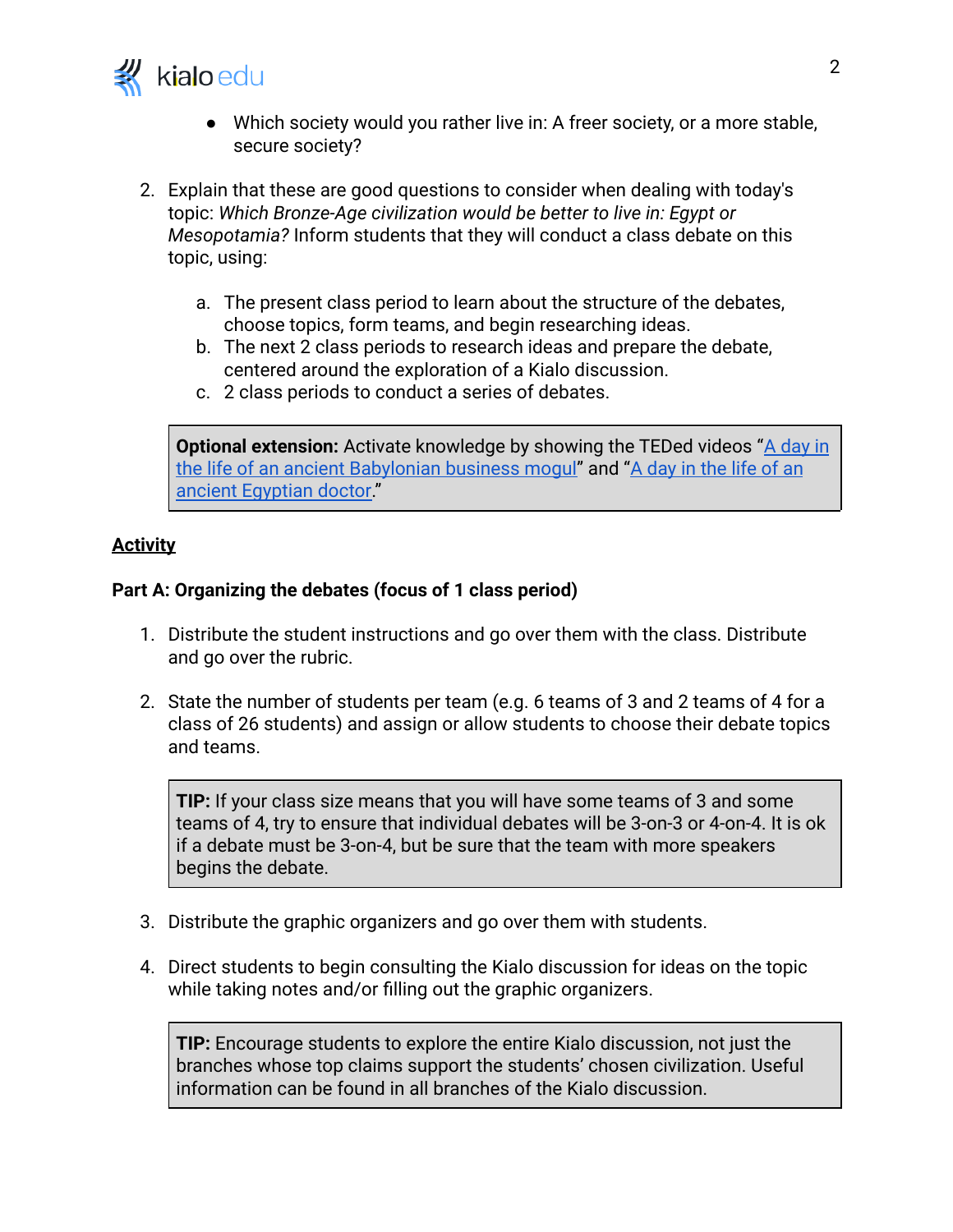

**Optional differentiation:** You can direct students in need of a greater challenge to also search for information from additional sources.

### **Part B: Researching ideas and preparing for the debates (focus of 2 class periods)**

- 1. Direct students to group themselves in their teams and to continue consulting the Kialo discussion for ideas on the topic, while taking notes and/or filling out the graphic organizers.
- 2. After giving students time to research, direct them to prepare for the debates using the notes that they took while exploring the Kialo discussion. Advise students to use the structure of the "main arguments" graphic organizer as a template for the content and order of their remarks.

#### **Part C: Conducting the debates (focus of 2 class periods)**

- 1. To conduct 2 debates simultaneously and economize class time, you can:
	- a. Hold both debates in the same noise-dampening space, like a cafeteria or outside, OR
	- b. Hold one debate in your classroom and hold the other in a separate room.
- 2. Have students configure their debates as shown in the image below. Assign the 2 inactive teams to judge the 2 debates happening.



3. You should watch and assess one of the debates as it happens. Direct students in the other debate to make a video recording, so you can assess these students later.